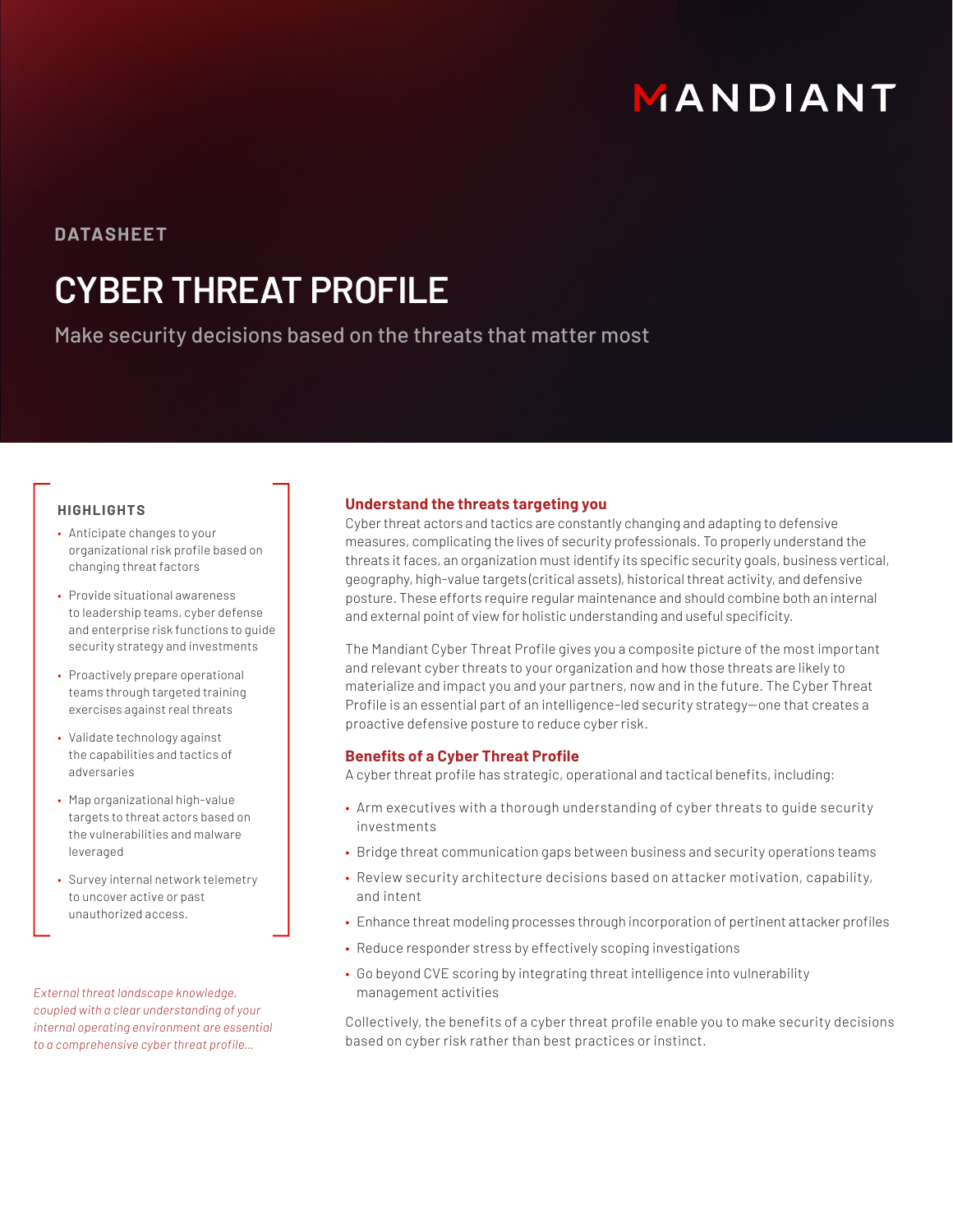

**FIGURE 1.** Elements of an effective Cyber Threat Profile.

A cyber threat profile is a critical component to a holistic cyber security strategy. It can serve multiple organizational personas and be a central input and driver for other threat management activities, such as threat modeling, security validation, threat hunting, red teaming, penetration testing and tabletop exercises. Before beginning, it is important to understand the desired

outcome. Mandiant intelligence experts build cyber threat profiles at three different levels. Based on Mandiant's experience developing these profiles over many years, not every customer will require the same approach, which generally corresponds to the threat fidelity desired. Each level builds upon the previous levels threat fidelity and includes all prior deliverables.



Reduce Cyber Risk Exposure

**FIGURE 2.** Applying your Cyber Threat Profile.